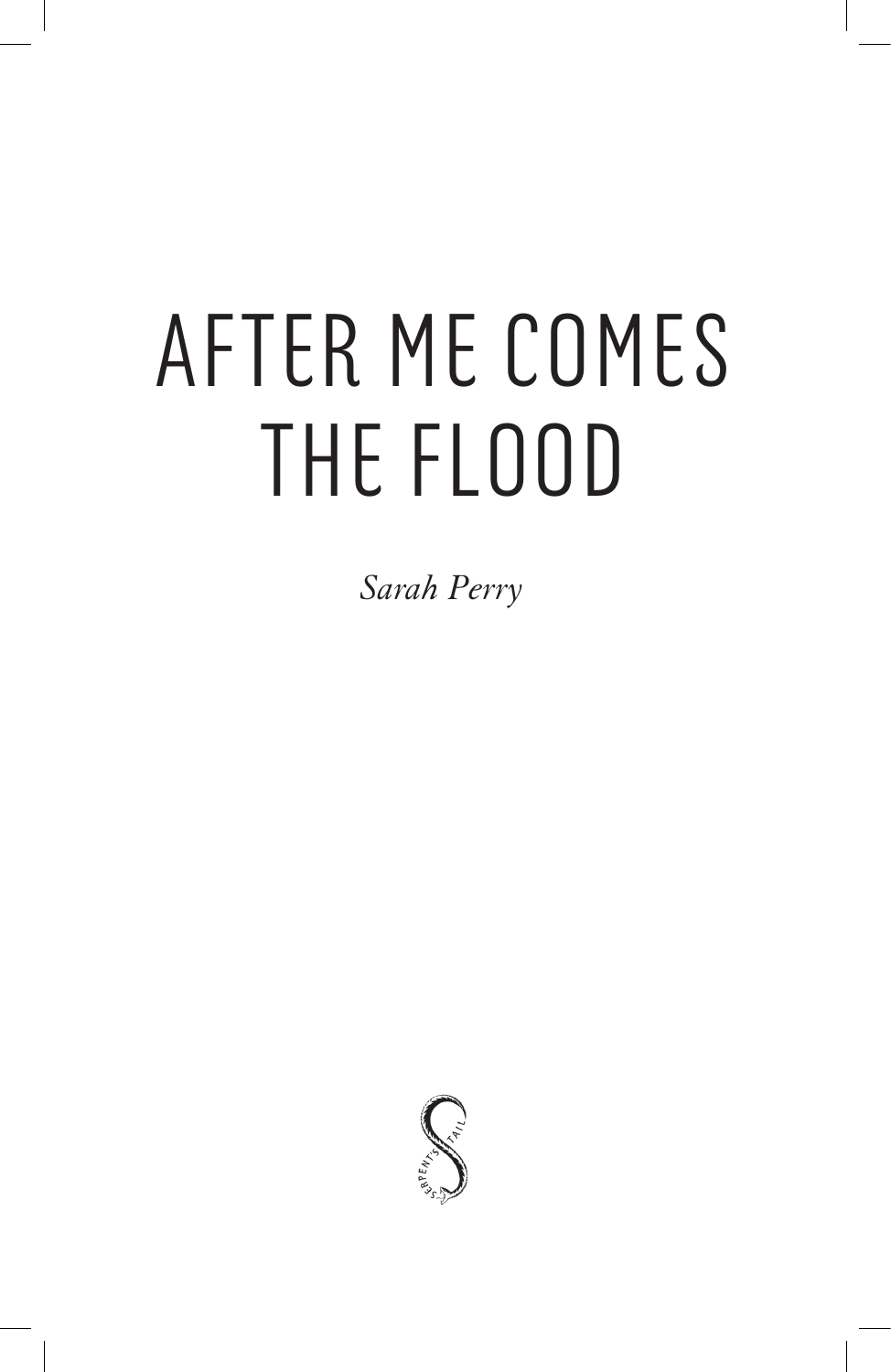A complete catalogue record for this book can be obtained from the British Library on request

The right of Sarah Perry to be identified as the author of this work has been asserted by her in accordance with the Copyright, Designs and Patents Act 1988

Copyright © 2014 Sarah Perry

The characters and events in this book are fictitious. Any similarity to real persons, dead or alive, is coincidental and not intended by the author.

All rights reserved. No part of this book may be reproduced, stored in a retrieval system or transmitted in any form or by any means, electronic, mechanical, photocopying, recording or otherwise, without the prior permission of the publisher.

> First published in 2014 by Serpent's Tail, an imprint of Profile Books Ltd 3a Exmouth House Pine Street London ECIR OTH www.serpentstail.com

> > ISBN 978 1 84668 945 1 eISBN 978 1 84765 946 8

Designed and typeset by Crow Books

Printed and bound in Italy by L.E.G.O. S.p.A., Lavis (TN)

10 9 8 7 6 5 4 3 2 1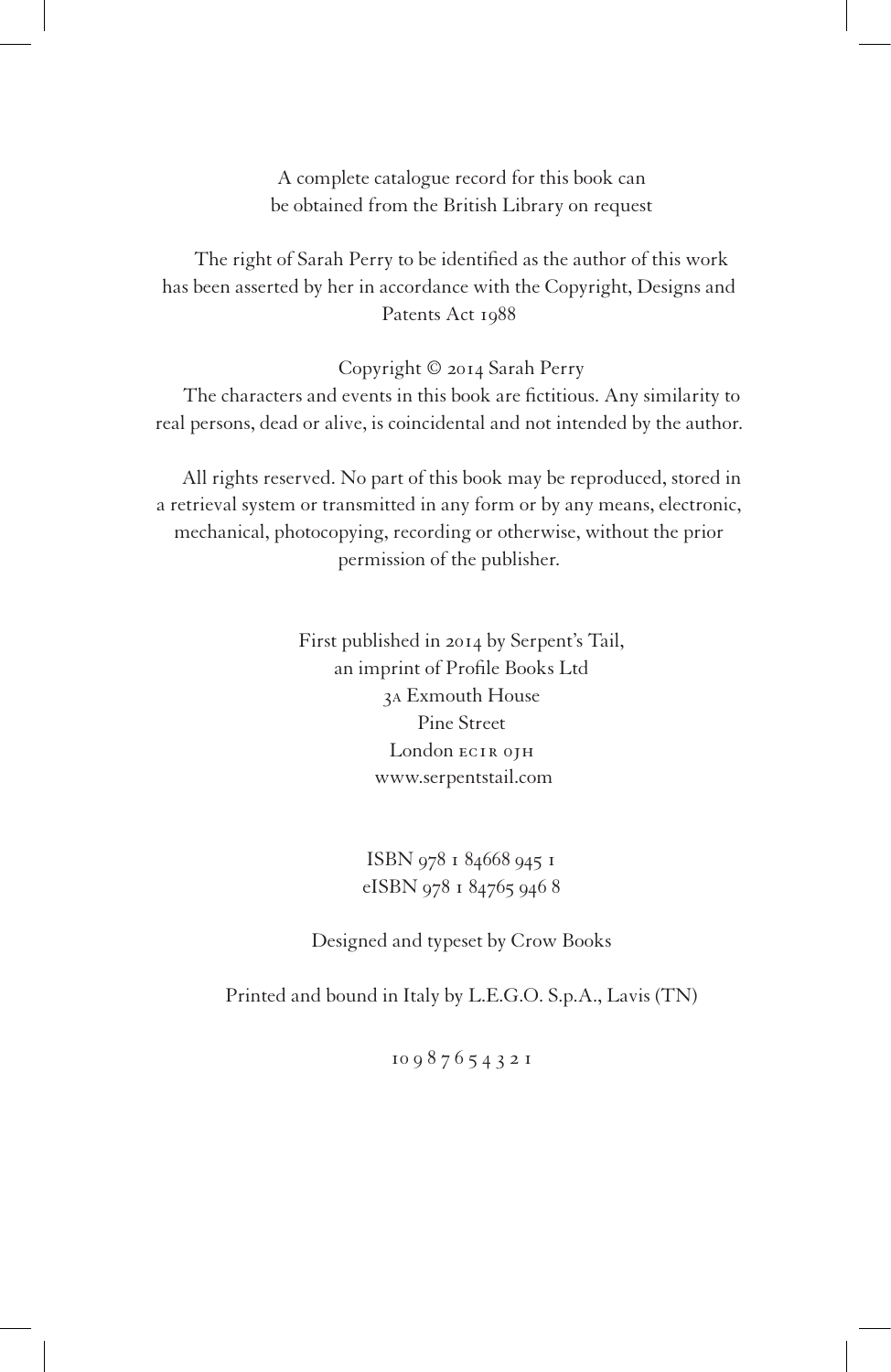## **WEDNESDAY**

I

I'm writing this in a stranger's room on a broken chair at an old school desk. The chair creaks if I move, and so I must keep very still. The lid of the desk is scored with symbols that might have been made by children or men, and at the bottom of the inkwell a beetle is lying on its back. Just now I thought I saw it move, but it's dry as a husk and must've died long before I came.

There's a lamp on the floor by my feet with painted moths on the paper shade. The bulb has a covering of dust thick as felt, and I daren't turn it on in case they see and come and find me again. There are two windows at my side, and a bright light at the end of the garden throws a pair of slanted panels on the wall. It makes this paper yellow, and the skin of my hands: they don't look as if they have anything to do with me, and it makes me wonder where mine are, and what they're doing. I've been listening for footsteps on the stairs or voices in the garden, but there's only the sound of a household keeping quiet. They gave me too much drink – there's a kind of buzzing in my ears and if I close my eyes they sting . . .

I've never kept a diary before – nothing ever happens to me worth the trouble of writing it down. But I hardly believe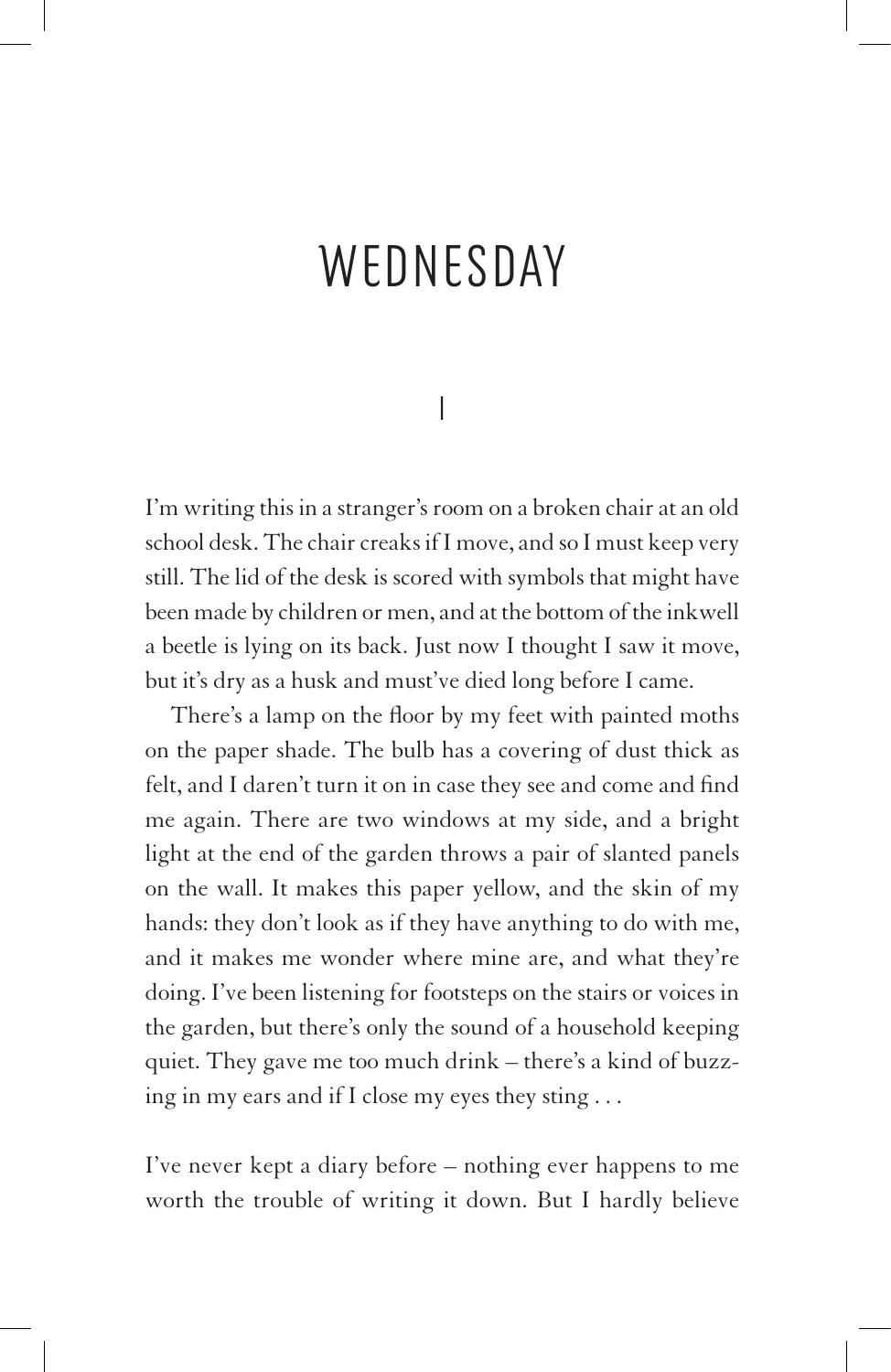what happened today, or what I've done – I'm afraid that in a month's time I'll think it was all some foolish novel I read years ago when I was young and knew no better. I brought nothing with me, and found this notebook pushed to the back of the drawer in the desk where I sit now, hidden by newspapers buckled with damp. The paper smells dank and all the pages are empty except the last, where someone's written the same name on every line as if they were practising a signature. It's a strange name and I know it though I can't remember why: EADWACER, EADWACER, EADWACER.

Underneath it I've written my own name down, because if I ever find this notebook again I'd like to be certain that it's my handwriting recording these events, that I did what I have done, that it was nobody's fault but mine. And I'll do it again, in braver capitals than my name deserves: JOHN COLE, underlined three times.

I wish I could use some other voice to write this story down. I wish I could take all the books that I've loved best and borrow better words than these, but I've got to make do with an empty notebook and a man who never had a tale to tell and doesn't know how to begin except with the beginning . . .

Last night I slept deeply and too long, and when I woke the sheets were tight as ropes around my legs. My throat felt parched and sore as if I'd been running, and when I put on the grey suit and grey tie I'd laid out the night before they fit me poorly like another man's clothes.

Outside the streets were eerily quiet, and it was the thirtieth day without rain. People had begun to leave town in search of places to hide from the sun, and sometimes I wondered if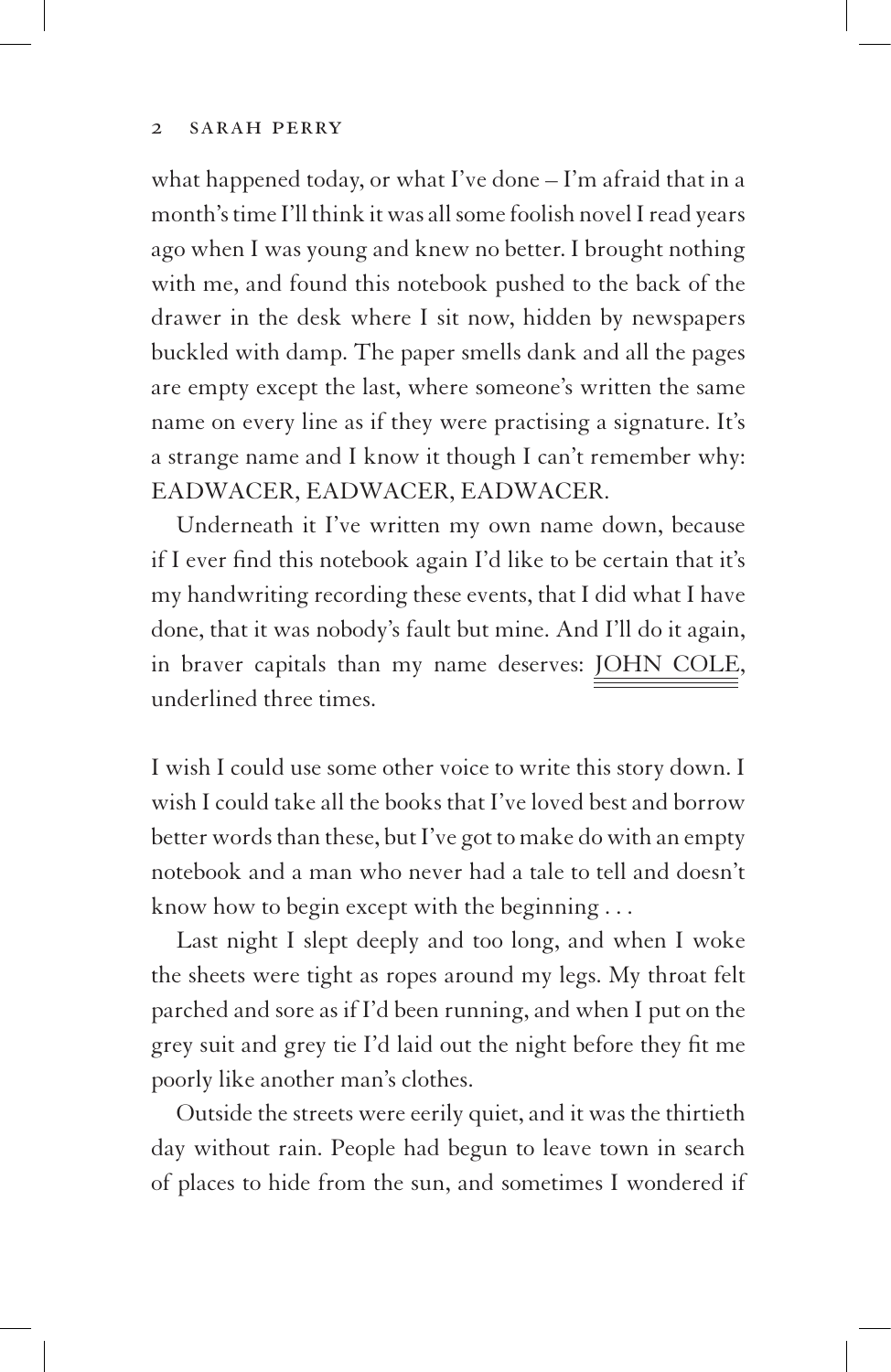I'd go out one morning and find I was the last man left. As I hurried to work there were no neighbours to greet me, and all the other shops had lowered their blinds. I'd imagined customers on the steps of the bookshop peering in at the window, wondering what had kept me, knowing I am never late – but of course no-one was waiting. No-one ever is.

When I let myself in I found that in the dim cool air of the shop I felt sick and faint. There's an armchair I keep beside the till (it was my father's, and whenever I sit there I expect to hear him say 'Be off with you boy!'), and as I reached it my legs buckled and I fell onto the seat. Sweat soaked my shirt and ran into my eyes, and my head hurt, and though I've never understood how anyone could sleep during the day I leant against the wing of the chair and fell into a doze.

My brother says the shop fits me like a snail's shell, and though I feign indignation to please him he's right – I've never sat in that armchair, or stood behind the till, and not felt fixed in my proper place. But when I woke again just past noon everything had shifted while I slept and nothing was as I'd left it the day before. The clock in the corner sounded ill-tempered and slow, and the carpet was full of unfamiliar birds opening their beaks at me. All the same my headache had receded a little, so I stood and did a few futile little tasks, waiting for someone to come, though I think I knew no-one would. I've never much wanted the company of others and I'm sure they don't want mine, but as I fumbled at the books on the shelves I was hoping for the bell above the door to ring, and for someone to stand on the threshold and hear me say 'How can I help you?'

I crossed the empty floor to the window and looked out on the street. I heard someone calling their dog home and after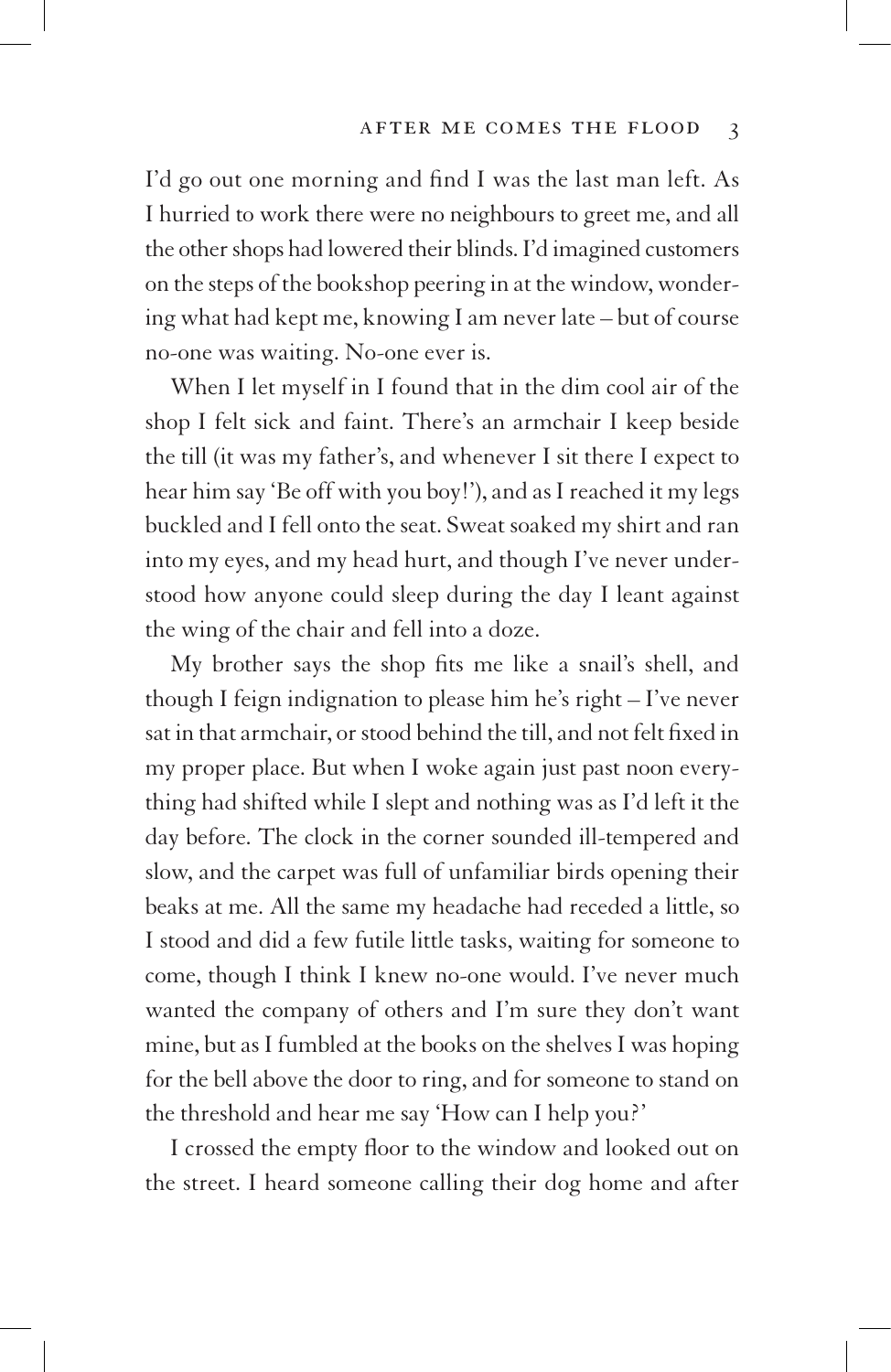that it was quieter than ever. For all that I've never believed it possible I felt my heart sink. It was a physical sensation as real as hunger or pain, and just as if it had been pain I felt myself grow chill with sweat. Looking for something to wipe my forehead I put my hand in my pocket, and pulled out a postcard I'd folded and shoved in there a week ago or more.

It showed a boat stranded on a marsh, and a sunrise so bleak and damp you'd think the artist intended to keep visitors away. On it someone had drawn a stick figure walking in the shallows and beckoning me in. I turned it over and saw a question mark written in green crayon, and under it the name CHRISTOPHER in letters an inch high. My brother keeps a room for me in his house on the Norfolk coast, with a narrow bed and a bookshelf where he puts the sort of novels he thinks might interest a man like me. He often says 'Come any time: any time, mind you,' but I never do, other than at Christmas when it seems the proper thing to do.

I turned the postcard over and over in my hands, and lifted it up as if I could smell salt rising from the marsh. If I went to see my brother, there'd be a houseful of good-natured boys, and my sister-in-law who seems always to be laughing, and my brother who'd sit up into the small hours talking over whisky. But I could put up with all of that, I thought, for clean air and a cool wind in the afternoon. So I took a sheet of cardboard from the desk, wrote CLOSED UNTIL FURTHER NOTICE on it in as tidy a set of capitals as I could manage, and propped it in the window. Then I turned off the lights and made my way home.

I'd hoped the weather might be breaking at last, but the sky was blank and bright and my head immediately began to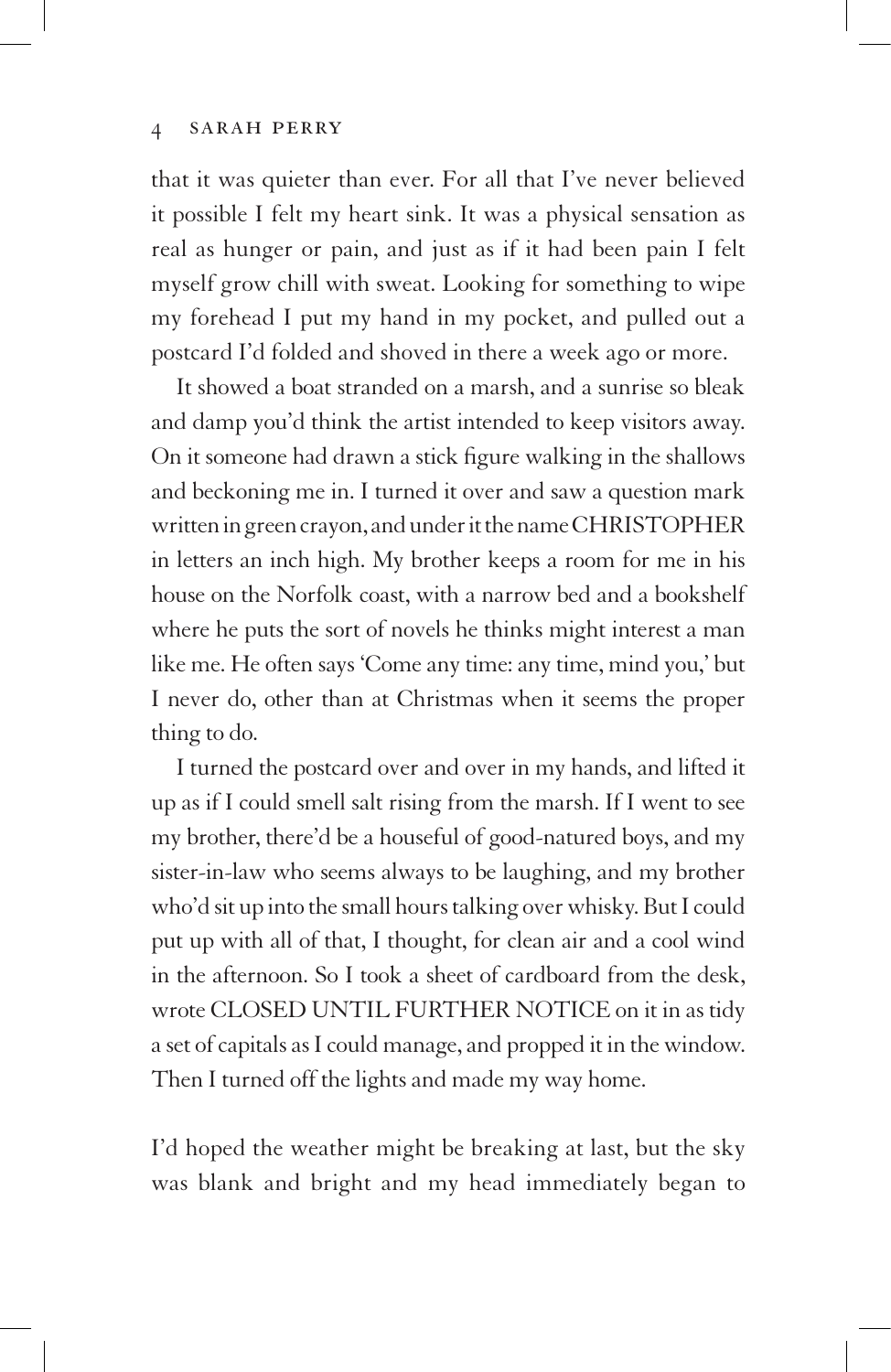ache. I let myself into my flat and packed a small bag, then left with the haste of a schoolboy playing truant. Twice I walked up and down the road before I found my car, feeling the heat beat like a hammer on the pavement, hardly knowing one end of the street from the other. When at last I saw it, the bonnet was covered in a fine reddish dust and someone had drawn a five-pointed star on the windscreen.

Should I have turned back then? A wiser man might have seen the journey was cursed – on a balcony above me a child was singing (we all fall down!) and in the gutter a pigeon had died on its back – but when I looked up at the windows of the flat they seemed as empty as if no-one had lived there for years.

It wasn't until London was an hour behind me that I realised I hadn't brought a map, or even the scrap of paper where once my brother wrote the simplest route to take. I thought I knew the way but my memory's always playing tricks, and in less than two hours I was lost. Black boards by the roadside warned SLOW DOWN and the sun began to scorch my right arm through the glass; I opened the window, but the air that came in was foul with traffic fumes, and I began a convulsive coughing that shook my whole body at the wheel.

I began to panic. My stomach clenched like a fist, and there was a sour taste in my mouth as if I'd already been sick. My heart beat with a kind of fury that repeated itself with a new pain in my head, and I couldn't move my hands on the wheel – nothing about me was doing what it ought and I felt as though I were coming apart in pieces. Then I thought I was losing my sight and when I realised it was nothing but steam coming from under the bonnet I shouted something – I don't remember what, or why – and gritted my teeth, drifting on to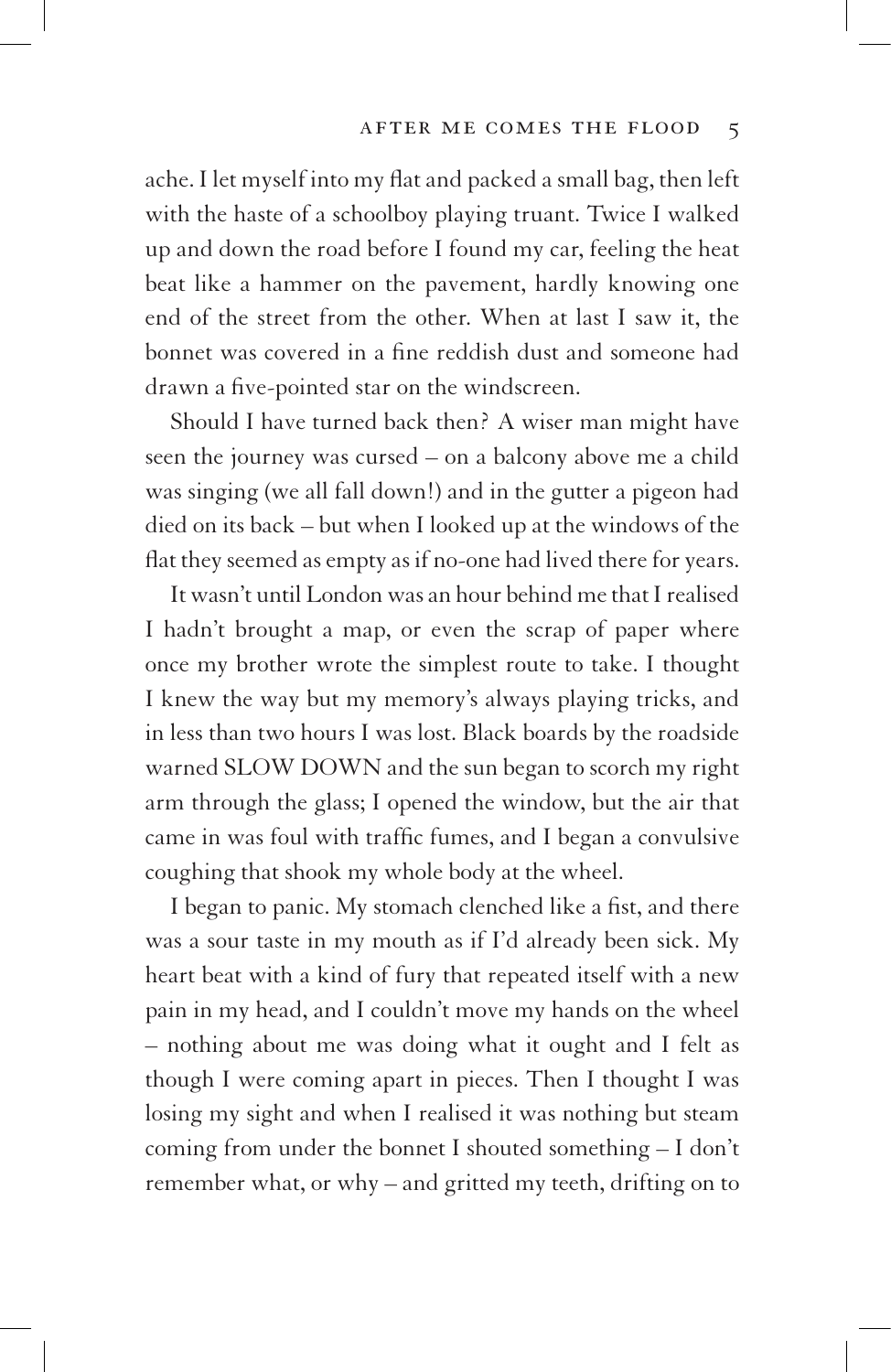a byroad where the traffic was sparse and slow. When the dark fringes of a familiar forest appeared I was so relieved I could almost have wept.

I drove on a little while, then finding shade pulled over and stood shaking on the bracken verge. The pines stooped over me while I vomited up a few mouthfuls of tea, then I sat on the verge with my head in my hands. When I stood again, feeling ashamed though nobody saw my disgrace, the pain behind my eyes receded and I heard nothing but the engine ticking as it cooled. I was afraid to drive again so soon – I needed to sit a while and rest, and though I know little enough about the workings of my car or any other, I thought the radiator needed water, and that I couldn't be too far from help.

I found I'd driven almost to the road's end, and saw ahead of me a well-trodden path so densely wooded it formed a tunnel of dim green shade. It seemed to suck at me, drawing me deeper in, so that I walked on in a kind of trance. All around I could hear little furtive movements and crickets frantically singing, and there was a lot of white bindweed growing on the verge. After a time – I don't know how long – the path became little more than a dusty track and I found myself at the edge of a dying lawn sloping slightly upward to a distant house.

How can I explain the impression it had on me, to see it high up on the incline, the sun blazing from its windows and pricking the arrow of its weathervane? Everything about it was bright and hard-edged – the slate tiles vivid blue, the chimneys black against the sky, the green door flanked by high white columns from which a flight of steps led down towards the lawn, and to the path where I stood waiting on the boundary.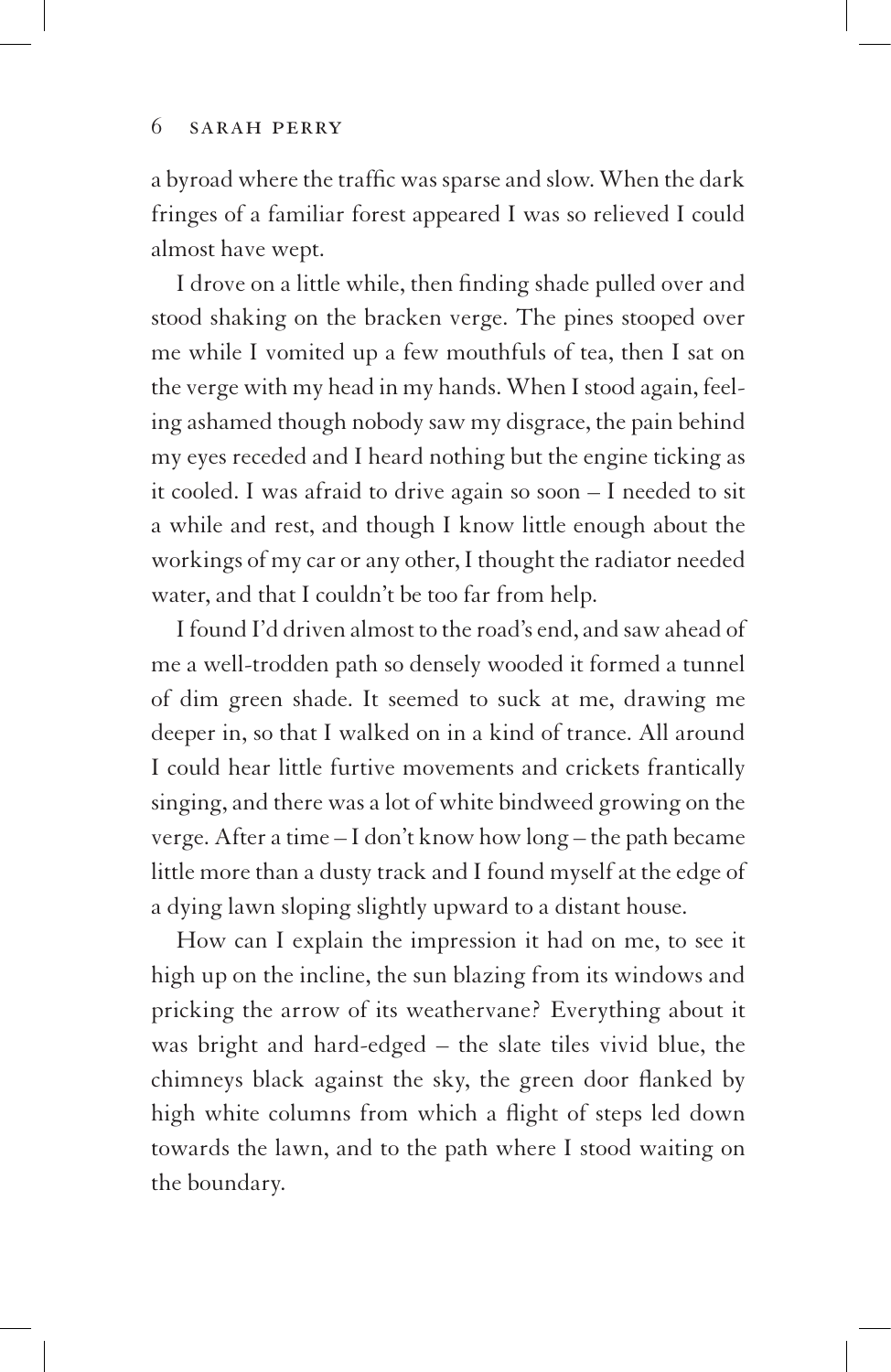It seemed to me the most real and solid thing I'd ever seen, and at the same time only a trick of my sight in the heat. As it grew nearer it became less like a dream or invention – there were stains where ivy had been pulled from the walls, and unmatched curtains hanging in the windows. Someone had broken the spine of a book and left it open on the lawn, and near the windows rose-bushes had withered back to stumps. A ginger cat with weeping eyes was stretched out in the shade between them, panting in the sun. The painted door had peeled and blistered in the heat, and as I stood at the foot of the stairs I could see a doorknocker shaped like a man's hand raised to rap an iron stone against an iron plate.

I was standing irresolute at the foot of the steps when someone pulled open the door and I heard a child's voice calling. I thought they wanted someone else, who maybe stood behind me and had followed me unnoticed all the way, but when I looked over my shoulder the path was empty and I was all alone. The child laughed and called again, and I heard a name I knew from long ago, though I couldn't think whose face it should call to mind. Then suddenly I realised it was my own name, called over and over, and the shock made me stop suddenly with my foot on the lower step. I thought: it's only the heat, and the ringing in your ears, no-one knows you're here.

The child's voice came nearer and nearer, and through the blinding light I made out the figure of a girl, older than I'd first taken her for, running down the steps towards me with her arms outstretched: 'John Cole! Is that you? It is you, isn't it – it must be, I'm so glad. I've been waiting for you all day!' I tried to find ways to explain her mistake but in my confusion fumbled with my words, and by then the girl had reached the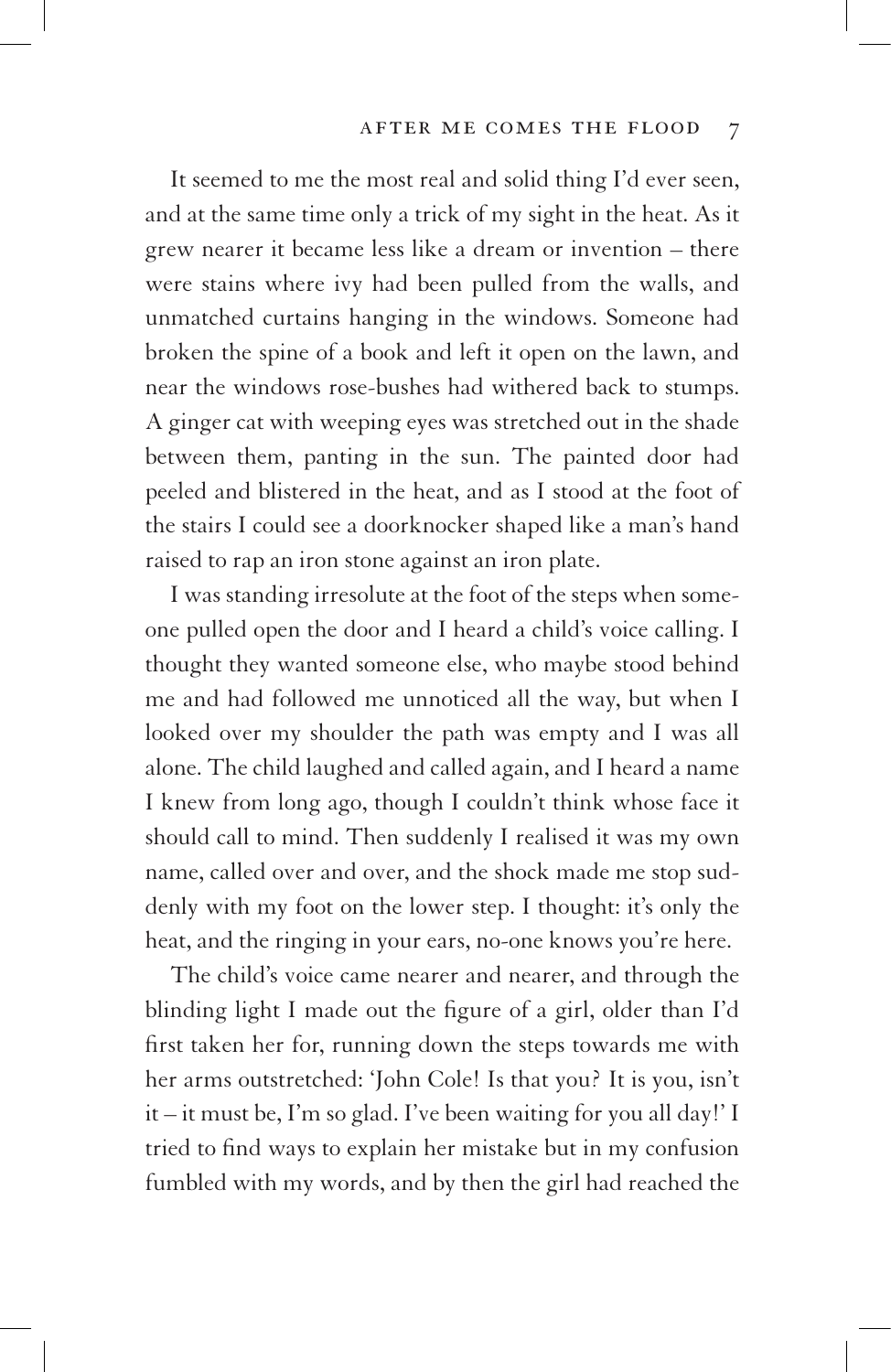bottom step and put her arm through mine. She said, 'Do you know where to go? Let me show you the way', and drew me up towards the open door. The girl went on talking – about how they'd been looking forward to meeting me, and how late I was, and how glad she was to see me at last – all the while leading me into a stone-flagged hall so dark and cold I began to shiver as the door swung shut behind me.

She must have seen my pallor and my shaking hands, because she began talking to me as if I were an old man, which I suppose I am to her. She said, 'It's all right, we're nearly there', as if these were things she'd heard were said to elderly people and thought they'd do all right for me; and all the time I was saying 'Please don't trouble yourself, there's nothing wrong – I'm all right', and neither of us listened to the other.

At the end of the dark hall we went down a stone step dipped in the centre and into a large kitchen with a vaulted ceiling. I just had time to register a dozen meat hooks hanging from their chains when she dragged out a stool for me and I nearly fell on to it. The beating behind my eyes stopped like a clock wound down leaving in its place emptiness and release, as if my head had detached itself and was drifting away. It must have been a little while later that I opened my eyes to see the girl sitting opposite me, her palms resting on the table between us. She was frowning, and examining me with unworried interest. Then she asked if I wanted water, and without waiting for a reply went over to a stone sink. I saw then how mistaken I'd been – she wasn't a child after all, although she talked like one, rattling on in a light high voice without pausing to breathe or think. She was fairly tall, and her arms and legs were lean but also soft-looking in the way of a child.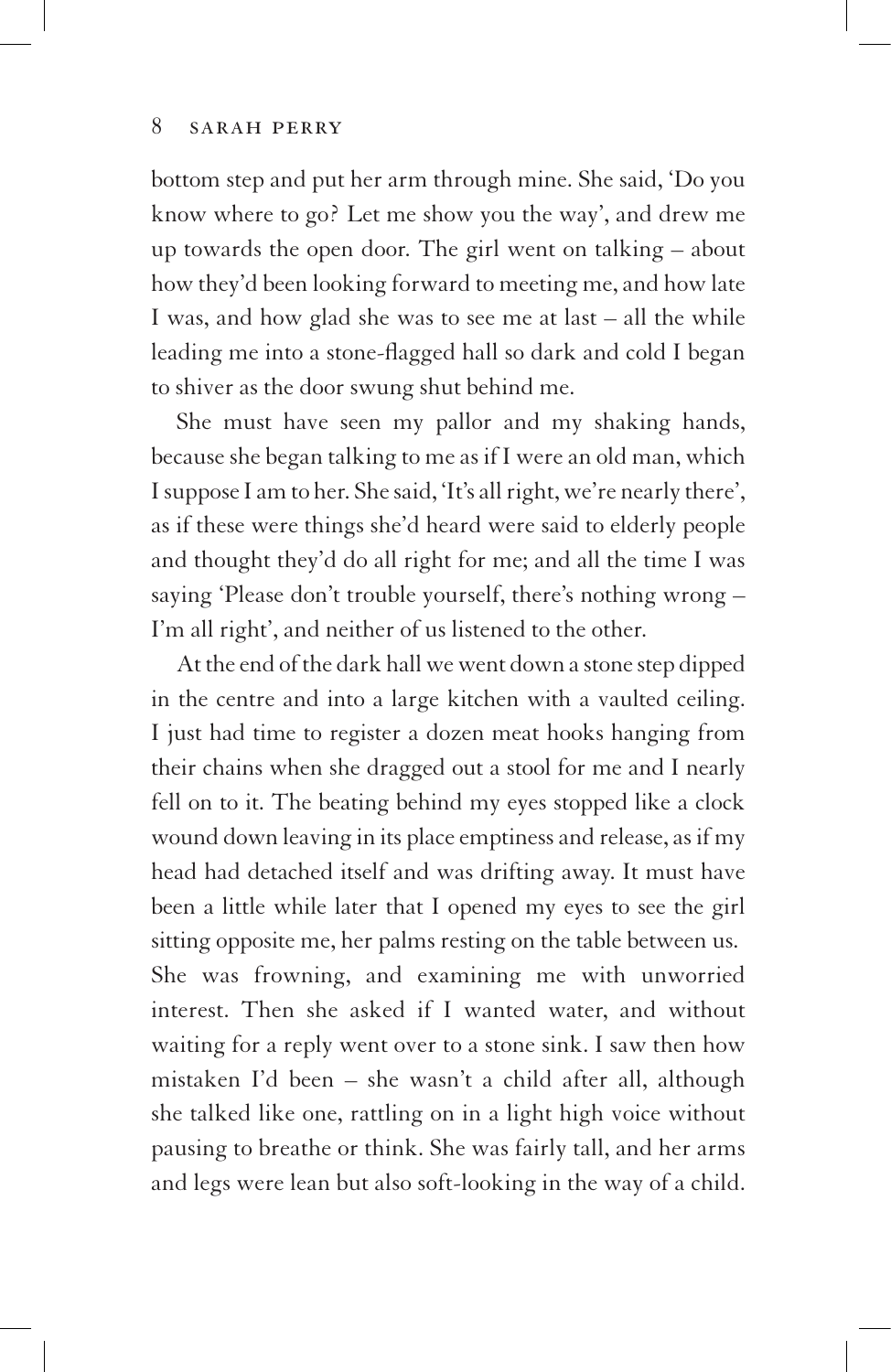She was wearing a white T-shirt with a torn pocket on the breast. Her feet were bare and not very clean, and her face was finely made, as though it couldn't possibly have grown out of a muddle of flesh like yours and mine, but must have been carved in stone. When she came back to the table she passed me tepid water in a chipped mug and I saw that her hair was the colour of amber, and so were her eyes, and her lips were almost as pale as the skin on her cheeks. It occurred to me that nothing about her was real.

She told me to drink up, although the country water tasted disgusting to me. Perhaps I grimaced, because she said, 'I know – let's have tea!' and began to run the tap. The sound of water in the stone sink reminded me why I'd come, and all over again I started to try and explain. But she wasn't listening – I might as well have been an animal she'd found on the steps. She said, 'I've got to look after you, you see. They said: make sure he's got everything he needs, and I said: I can do it you know, I'm not stupid.' I still felt light-headed and could hear bells ringing in my ears, and comforted myself with the idea that the girl, the stone sink, the kettle in her hands, were not real, nor anything at all to do with me. The cat I'd seen outside appeared suddenly on the table in front of me, moving its tail like a hypnotist's watch, and I sat following its swing. The table was scored with knife cuts and scorched with hot pans, and someone had scratched into the wood the words NOT THIS TIME.

The girl said, 'Everything's ready for you – all your things are there. I got your room ready myself. They told me off because I picked the last flowers left in the garden but I think you'll like them and besides, tomorrow they'll all be dead.'

She picked up a box of matches to light the stove, striking